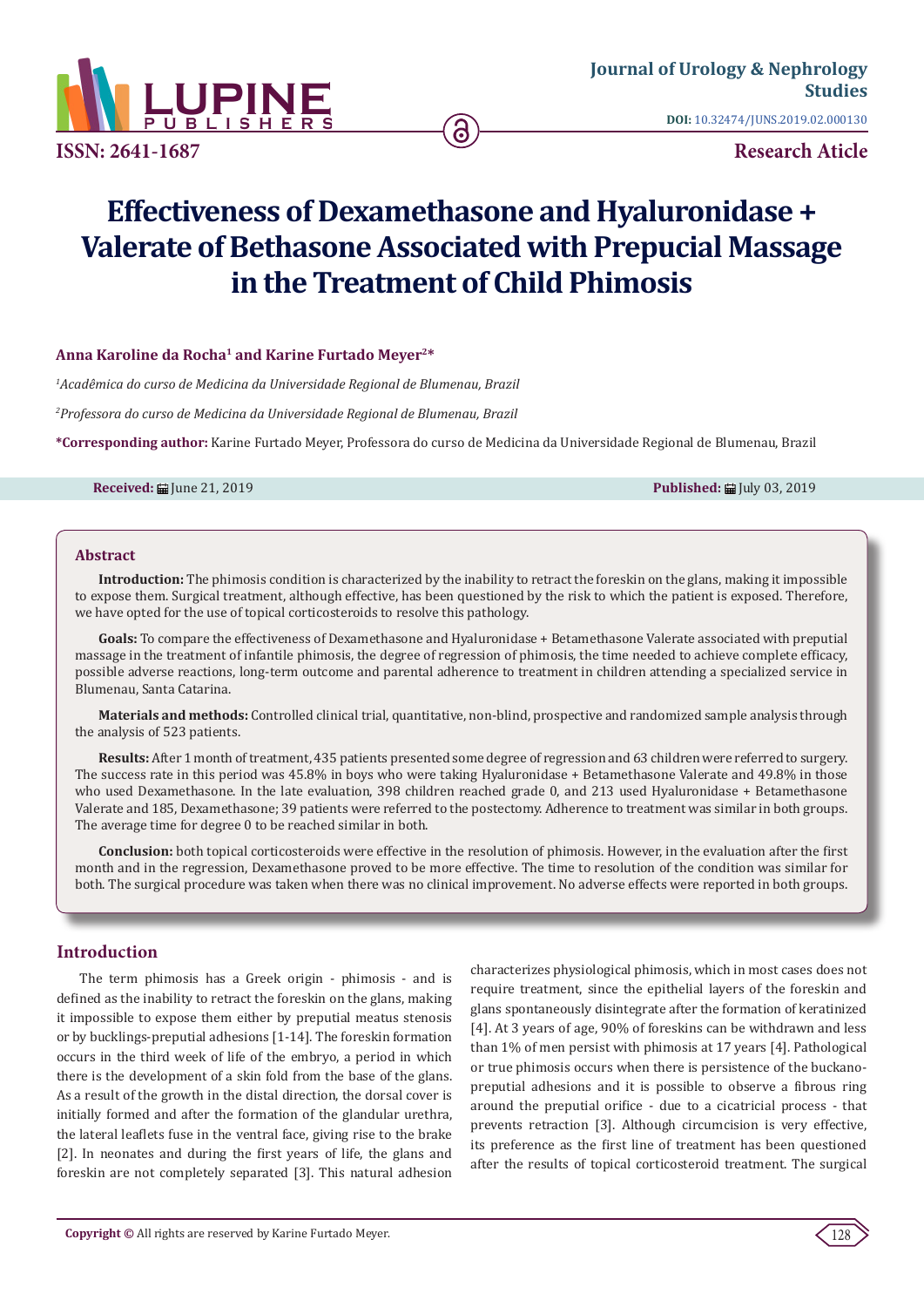procedure, besides costing more than double the topical treatment, poses considerable risks to the patient, since general anesthesia is necessary and complications reach 34%, being the most frequent: hemorrhage, pain, infection, urinary obstruction, bad esthetic results and other rarer ones: urethral meatitis and preputial ring stenosis, and even amputation of the glans [5,6].

Clinical treatment, based on the use of topical corticosteroids for phimosis, poses no risk to patients and there is no significant side-effect or systemic effect. However, it is extremely important to perform the preputial massage, since there is no efficacy in the treatment without it [4,7]. After the period of drug therapy, the need to continue the massage and maintain good local hygiene is stressed, in order to avoid relapses [5]. Low cost and promising results, with success rates of up to 95%, make the choice by this plausible therapeutic method before the immediate surgical indication [4]. In the public service of our county, the ointment with topical corticosteroid supplied free of charge is Dexamethasone acetate 0.1% cream. While the cost of the combination of Betamethasone 2.5mg/g and Hyaluronidase 150utr/g for specific use in the treatment of phimosis ranges from R\$ 75.65 to R\$ 102.90. Based on the fact that the patients treated at the outpatient clinics of the public service did not adhere to the proposed treatment, this study was suggested comparing the effectiveness of Dexamethasone (available free of charge in the primary care service) and Hyaluronidase + Valerate, both associated with massage preputial in the treatment of phimosis. The degree of regression of phimosis, the time required to achieve complete efficacy, possible adverse reactions, the long-term outcome, and parental adherence to treatment were evaluated.

# **Materials and Methods**

This controlled clinical trial was approved by the ethics committee of the Regional University of Blumenau (FURB), under the opinion of number 2,190,170 and has the consent of those responsible for the clinic where the study was conducted. A randomized sample of 523 patients, aged 1 to 13 years (mean age of 5.1 years) selected between June and December 2017, with a diagnosis of phimosis of the pediatric urology outpatient clinic in the city of Blumenau, Santa Catarina Brazil. At the first visit, a clinical examination was performed to confirm the diagnosis of phimosis by a pediatric urologist, who categorized the phimosis according to the classification of Kikiros and Woodward, graduated in: degree 0 - total retraction; grade 1- refers to total retraction of the foreskin, but the ring is tight behind the glans; degree 2 - partial exposure of the glans and the foreskin is the limiting factor; degree 3- partial retraction and only the visible meatus; degree 4- slight retraction but the glans and meatus are not visible; degree 5- no retraction occurs.

Patients were randomly divided into two groups:

a) Group 1: use of Betamethasone cream 2.5mg/g and Hyaluronidase 150utr/g associated with preputial massage.

b) Group 2: use of Dexamethasone acetate 0.1% cream associated with preputial massage.

The application of the creams and the realization of the preputial massage were explained and demonstrated to the parents, and both creams were provided free of charge to all. An explanatory leaflet3 was given directing the application of ointment and massage to all patients. Parents were informed of possible and rare side effects caused by topical steroids such as stretch marks, hypertrichosis, burning, itching, irritations, dryness, folliculitis and allergic contact dermatitis. Twenty-three patients were excluded from the evaluation, being: 4 for recurrent urinary tract infection and 19 for balanoposthitis. Patients with repetitive balanoposthitis, presence of preputial scar, phimosis that shows no resolution signal after 10 years of age and presence of balanitis obliterans were referred for surgery and were not included in this study [8].

The initial treatment lasted 1 month, and the creams were applied 2 times a day, associated with the preputial massage, being one of the times after the bath and the second time at any time of day. After 1 month the patients returned to the clinic and were reassessed using the Kikiros and Woodward classification by the same pediatric urologist of the first consultation. The response to treatment was defined by the degree of preputial retratillation. Patients who did not reach grade 0, were submitted to more cycles, ranging from 1 to 2 months, according to the initial response. All patients who showed partial or total improvement were instructed to maintain massage and hygiene, as well as to return to the clinic for a third visit after the 6-month to 1-year interval from the start of treatment to evaluate the long-term response. term. Those who did not obtain any response to the clinical treatment were referred for surgery - postectomy. In this consultation it was also questioned if there was any adverse reaction to the creams during the period. In the third evaluation, it was verified if the patients maintained the preputial aperture. Those who remained at grade 0 were instructed to maintain hygiene and massage. Those who relapsed, were referred to surgery - postectomy. Adherence to treatment by the parents was analyzed through the report of the discontinuity of the massage, in the first month and in the third medical evaluation. The data were organized into descriptive tables containing absolute, relative frequencies and proportion estimates in the form of 95% confidence intervals. The association between qualitative variables was performed through the Qui-square test of independence. In the comparison between the means of the time the Student's Test was used for independent samples. In the comparison of independent proportions, the Independent Proportions Test was used. In all cases, the statistical significance was considered if the P value <0.05. Data analysis was performed using Microsoft Excel 2016 software.

# **Results**

A total of 500 children, of whom 275 were on Hyaluronidase + Betamethasone Valerate and 225 on Dexamethasone, were evaluated (Table 1). Regarding the phimosis classification, before the start of treatment: 93 boys had grade 1; 123, grade 2; 94, grade 3; 142, grade 4 and 48, grade 5. Regarding the division of groups by grade, there were no significant differences in percentage of characteristics and type of ointment prescribed. (Table 2). After 1

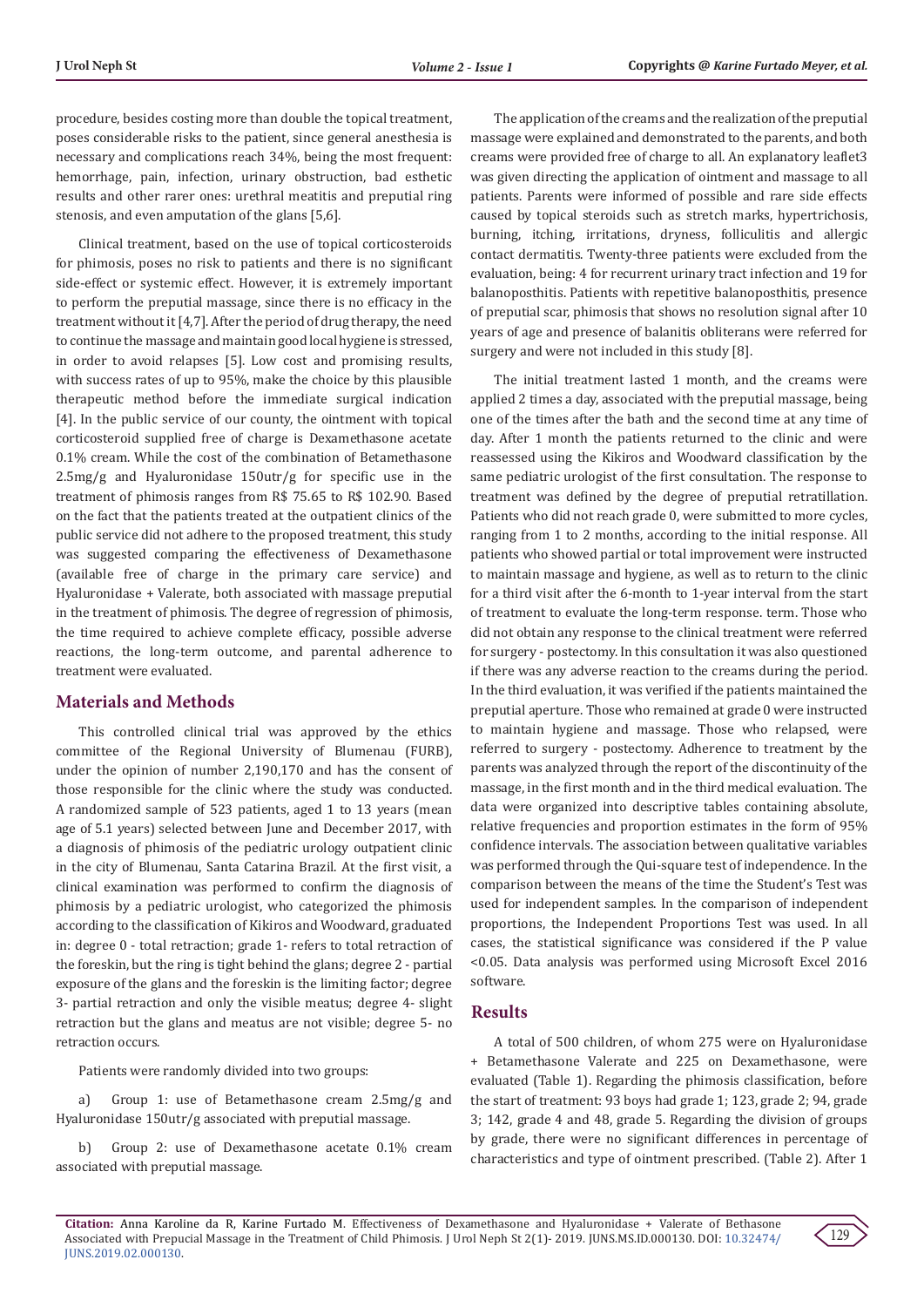month of treatment, there was some degree of regression in 435 patients. On average, half of the patients in each group reached grade 0 (Table 3). The regression to grade 0 after 1 month of initiation of treatment was better when the type of ointment was Dexamethasone, since it presented higher frequencies close to grade 0. Likewise, the improvement was greater when the ointment was Dexamethasone, since presented more individuals who regressed. Sixty-three patients were referred to surgery, mainly due the discontinuity of the preputial massage (Table 4). At the third medical evaluation, after 6 months to 1 year of initiation of treatment, a total of 398 children with grade 0 (Table 5). were

obtained. There was recurrence of phimosis in 39 cases and as a cause the discontinuity of opening the prepuce daily in the bath as directed was observed. Therefore, the surgery for these patients was surgery (Table 6). Regarding adherence to treatment, it was concluded that in 62 cases there was no expected collaboration in the first month of treatment. On the other hand, in the long term, 39 patients did not perform the treatment in the proposed way (Table 7). It was found that the mean time to efficacy of both creams was very similar, approximately 6 weeks (Table 8). No adverse reactions were reported by any patient and / or responsible due to the use of any of the creams during the study period.

**Table 1:** Distribution of ointment doses for patients in clinical treatment of phimosis.

| <b>Features</b>                  | Number of patients $(\%)$ |                   |  |  |
|----------------------------------|---------------------------|-------------------|--|--|
|                                  | $(n = 500)$               | IC $(95%)$        |  |  |
| Ointment type                    |                           |                   |  |  |
| 275 (55%)<br>Group 1-ASSOCIATION |                           | $(50,64 - 59,36)$ |  |  |
| Group 2-DEXAMETHASONE            | 225 (45%)                 | $(40,64 - 49,36)$ |  |  |

P: P-value of the Qui-square test of independence. If P <0.05 then significant association.

**Table 2:** Association between the classification of infantile phimosis before treatment and the type of ointment prescribed to patients.

| Ointment type            |                             |                                     |  |
|--------------------------|-----------------------------|-------------------------------------|--|
| <b>Features</b>          | Group 1 ( $n = 275$ ) B + H | Group 2 ( $n = 225$ ) DEXAMETHASONE |  |
| Phimosis grade (Kikiros) |                             |                                     |  |
|                          | 42 (15,3%)                  | 51 (22,7%)                          |  |
| ∍                        | 71 (25,8%)                  | 52 (23,1%)                          |  |
| 3                        | 58 (21,1%)                  | 36(16%)                             |  |
| 4                        | 78 (28,4%)                  | 64 (28,4%)                          |  |
|                          | $26(9,5\%)$                 | 22 (9,8%)                           |  |

P: P-value of the Qui-square test of independence. If P <0.05 then significant association.

**Table 3:** Association between regression of infantile phimosis and ointment type of patients.

|                 | Ointment type               |                                 |              |
|-----------------|-----------------------------|---------------------------------|--------------|
| <b>Features</b> | Group 1 ( $n = 275$ ) B + H | Group 2 $(n = 225)$             | $\mathbf{P}$ |
|                 |                             | <b>DEXAMETHASONE</b>            |              |
|                 |                             | <b>Evaluation after 1 month</b> |              |
| $\mathbf{0}$    | 126 (45,8%)                 | 112 (49,8%)                     | 0,0428       |
| $\mathbf{1}$    | 66 (24%)                    | 43 (19,1%)                      |              |
| 2               | 14 (5,1%)                   | 22 (9,8%)                       |              |
| 3               | 28 (10,2%)                  | 22 (9,8%)                       |              |
| $\overline{4}$  | 26 (9,5%)                   | 23 (10,2%)                      |              |
| 5               | 15 (5,5%)                   | $3(1,3\%)$                      |              |
| If regressed    |                             |                                 |              |
| Yes             | 232 (84,4%)                 | 203 (90,2%)                     | 0,0500       |
| No              | 40 (14,5%)                  | 22 (9,8%)                       |              |

P: P-value of the Qui-square test of independence. If  $P \le 0.05$  then significant association.

**Citation:** Anna Karoline da R, Karine Furtado M. Effectiveness of Dexamethasone and Hyaluronidase + Valerate of Bethasone Associated with Prepucial Massage in the Treatment of Child Phimosis. J Urol Neph St 2(1)- 2019. JUNS.MS.ID.000130. DOI: [10.32474/](http://dx.doi.org/10.32474/JUNS.2019.02.000130) [JUNS.2019.02.000130](http://dx.doi.org/10.32474/JUNS.2019.02.000130).

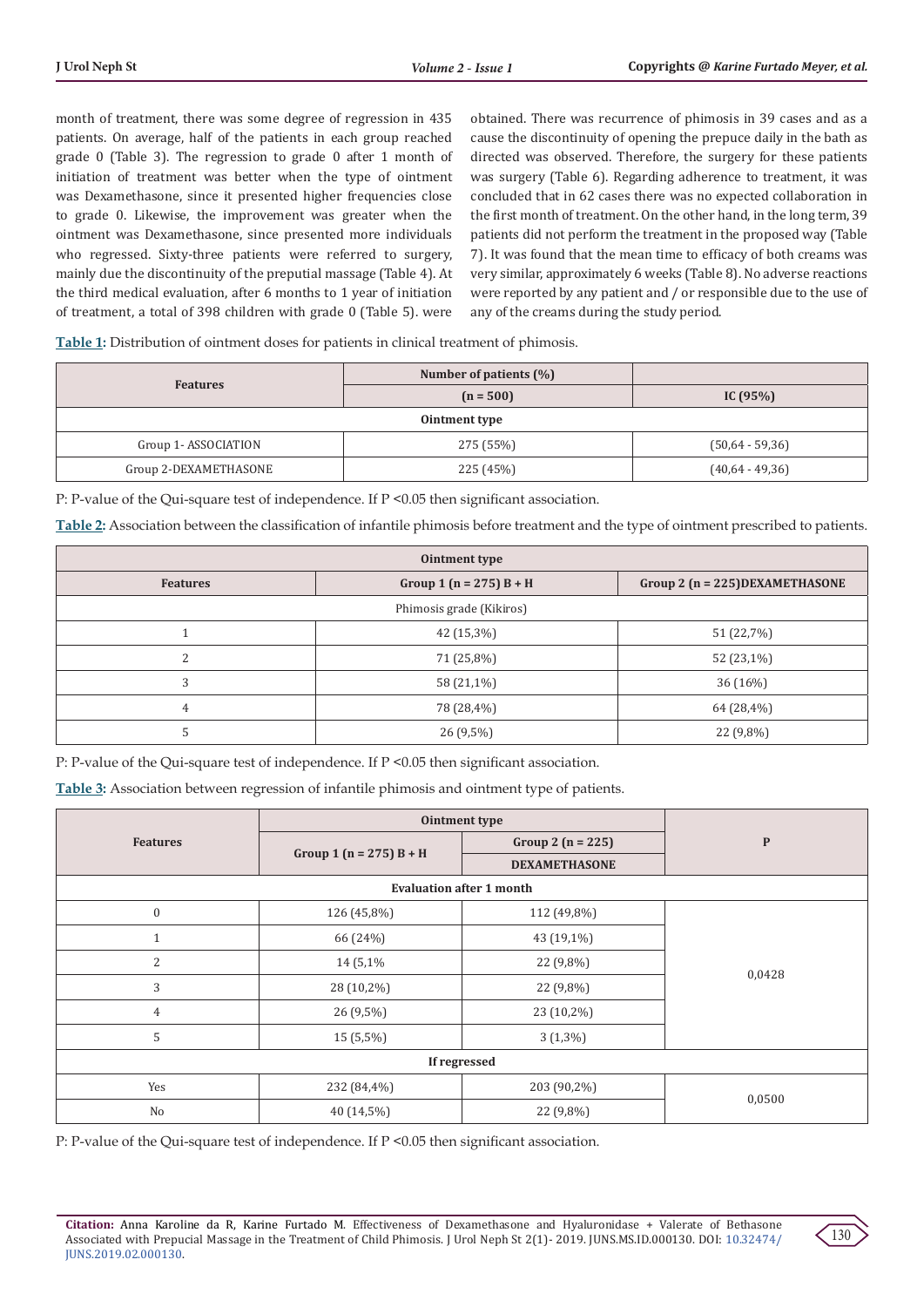**Table 4:** Association between surgical management in the infantile phimosis treatment and type of ointment in patients.

|                                                   | Ointment type               |                                   |  |
|---------------------------------------------------|-----------------------------|-----------------------------------|--|
| <b>Features</b>                                   | Group 1 ( $n = 275$ ) B + H | Group 2 $(n = 225)$ DEXAMETHASONE |  |
| Condut                                            |                             |                                   |  |
| Surgery                                           | 40 (14,5%)                  | 23 (10,2%)                        |  |
| Reason for Surgical Treatment                     |                             |                                   |  |
| At the parents' request                           |                             |                                   |  |
|                                                   | $0(0\%)$                    | $1(0,4\%)$                        |  |
| Discontinuation of massage                        | 34 (12,4%)                  | 19 (8,4%)                         |  |
| Discontinuity of massage and balanoposthitis      | $3(1,1\%)$                  | $3(1,3\%)$                        |  |
| Discontinuation of massage and fibrosis           | $2(0,8\%)$                  | $0(0\%)$                          |  |
| Bleeding the retraction attempt and stenotic ring | $1(0,4\%)$                  | $0(0\%)$                          |  |

P: P-value of the Qui-square test of independence. If P <0.05 then significant association.

**Table 5:** Association between the long-term results of infantile phimosis treatment and the ointment type of the patients.

|                                     | Ointment type                |                                               |              |
|-------------------------------------|------------------------------|-----------------------------------------------|--------------|
| <b>Features</b>                     | Gruoup 1 ( $n = 275$ ) B + H | Group 2 ( $n = 225$ )<br><b>DEXAMETHASONE</b> | $\mathbf{P}$ |
| Evaluation after 6 months to 1 year |                              |                                               |              |
| $\theta$                            | 213 (77,5%)                  | 185 (82,2%)                                   | $0,1881$ (b) |
|                                     | $0(0\%)$                     | $0(0\%)$                                      |              |
| $\mathcal{L}$                       | $2(0,8\%)$                   | $0(0\%)$                                      |              |
| 3                                   | $4(1,5\%)$                   | $0(0\%)$                                      |              |
| $\overline{4}$                      | $8(2,9\%)$                   | $7(3,1\%)$                                    |              |
| 5                                   | $10(3,6\%)$                  | $8(3,6\%)$                                    |              |

(b) P: P-value of the Test of independent proportions. If P <0.05 then there were significant differences between proportions.

**Table 6:** Association between recurrence cases and long-term surgical management of infantile phimosis treatment with patients' ointment type.

| <b>Ointment type</b>                                      |                             |                                               |              |
|-----------------------------------------------------------|-----------------------------|-----------------------------------------------|--------------|
| <b>Features</b>                                           | Group 1 ( $n = 275$ ) B + H | Group 2 ( $n = 225$ )<br><b>DEXAMETHASONE</b> | $\mathbf{P}$ |
| Recurrence                                                |                             |                                               |              |
| Yes                                                       | 24 (8,7%)                   | 15 (6,7%)                                     | 0,3271       |
| No                                                        | 213 (77,5%)                 | 186 (82,7%)                                   |              |
| Recurrence motives                                        |                             |                                               |              |
| Discontinuation of massage                                | $17(6,2\%)$                 | 15 (6,7%)                                     | 0,2593       |
| Discontinuity of Massage and<br>Balanoposthitis           | $4(1,5\%)$                  | $1(0,4\%)$                                    |              |
| Discontinuation of massage and<br>dermatitis on the penis | $1(0,4\%)$                  | $0(0\%)$                                      |              |
| Discontinuation of massage and<br>excess skin             | $1(0,4\%)$                  | $0(0\%)$                                      |              |
| Final conduct                                             |                             |                                               |              |
| Surgery                                                   | 24 (8,7%)                   | 15 (6,7%)                                     | 0,3496       |
| Dexamethasone for 3 months                                | $0(0\%)$                    | $1(0,4\%)$                                    |              |
| Maintaining massage and hygiene                           | 213 (77,5%)                 | 185 (82,2%)                                   |              |

P: P-value of the Qui-square test of independence. If P <0.05 then significant association.

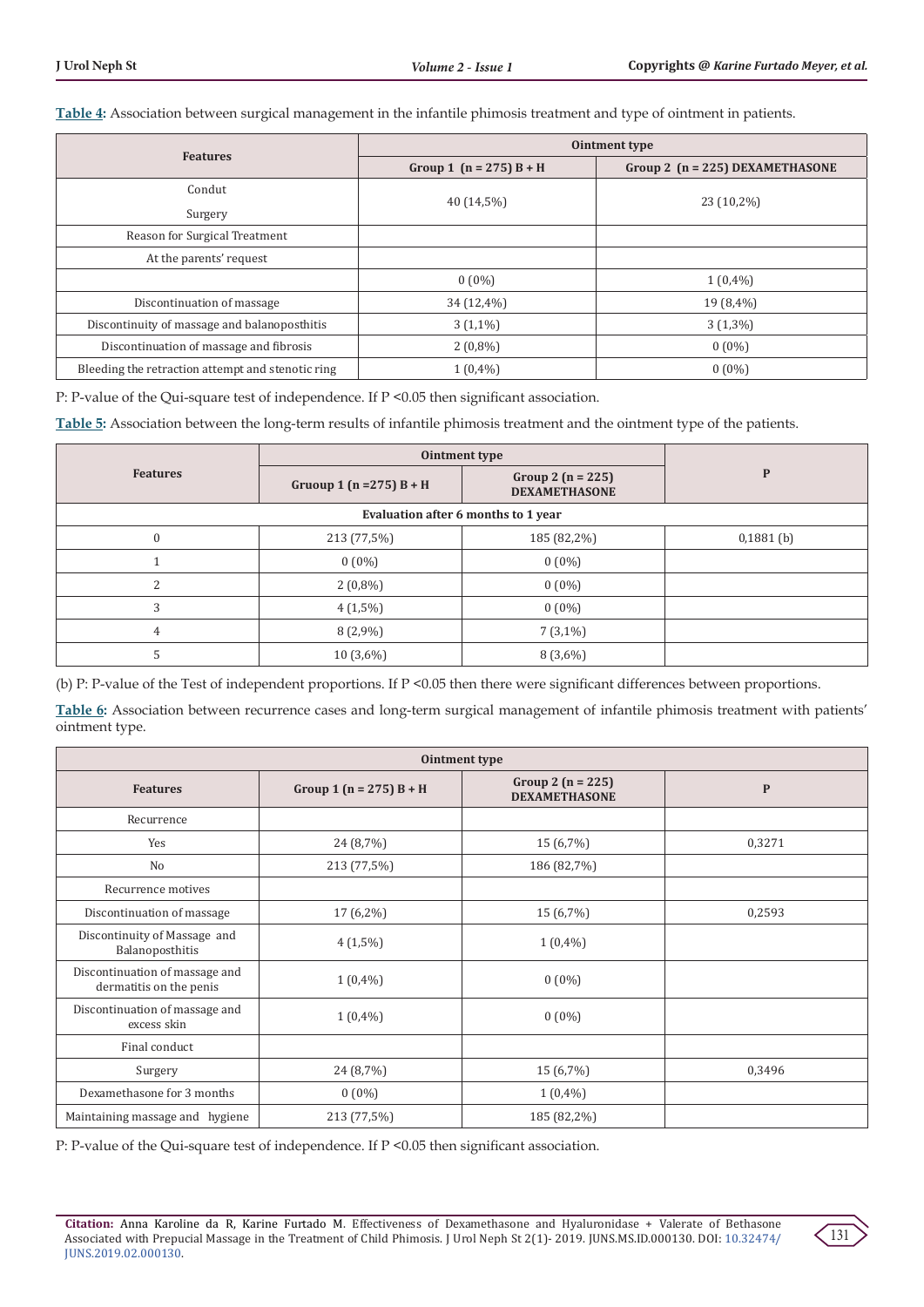**Table 7:** Association between lack of parental adherence in the treatment of childhood phimosis and type of ointment in patients.

| Ointment type                       |                             |                                             |                 |
|-------------------------------------|-----------------------------|---------------------------------------------|-----------------|
| <b>Features</b>                     | Group 1 ( $n = 275$ ) B + H | Group 2 $(n = 225)$<br><b>DEXAMETHASONE</b> | TOTAL $(n=500)$ |
| Evaluation after 1 month            |                             |                                             |                 |
| Discontinuation of massage          | 39 (13,4%)                  | 23 (9,8%)                                   | $62(12,4\%)$    |
| Evaluation after 6 months to 1 year |                             |                                             |                 |
| Discontinuation of massage          | $23(8,3\%)$                 | $16(7,1\%)$                                 | 39 (7,8%)       |
| TOTAL                               |                             |                                             | 101 (20,2%)     |

P: P-value of the Qui-square test of independence. If  $P \le 0.05$  then significant association.

**Table 8:** Association between the time needed to reach grade 0 in the infantile phimosis treatment and the type of ointment of the patients.

| Ointment type                   |                             |                                               |           |
|---------------------------------|-----------------------------|-----------------------------------------------|-----------|
| <b>Features</b>                 | Group 1 ( $n = 275$ ) B + H | Group 2 ( $n = 225$ )<br><b>DEXAMETHASONE</b> | P         |
| Time (months) to reach degree 0 |                             |                                               |           |
|                                 | 128 (46,5%)                 | 111 (49,3%)                                   | 0,2511    |
| 2                               | 66 (24%)                    | 42 (18,7%)                                    |           |
| 3                               | $17(6,2\%)$                 | $25(11,1\%)$                                  |           |
| $\overline{4}$                  | $6(2,2\%)$                  | $5(2,2\%)$                                    |           |
| 5                               | $3(1,1\%)$                  | $2(0,9\%)$                                    |           |
| 6                               | $1(0,4\%)$                  | $1(0,4\%)$                                    |           |
| Mean Time (Mean $\pm$ SD)       | $(1,61 \pm 0,9)$            | $(1,65 \pm 0,95)$                             | 0,7090(a) |

P: P-value of the Qui-square test of independence. If P <0.05 then significant association. (a) P: P-value of Student's t-Test for independent samples. If P <0.05, then groups present significant differences; SD: standard deviation.

# **Discussion**

Clinical treatment, based on the use of topical corticosteroids for phimosis, was first introduced in the 1990s by Kikiros and Woodward [9]. As a consequence of its simplicity, of not having significant side effects and having a high success rate, it has become the first choice for the treatment of this pathology. The postectomy surgery triggers stress and anxiety in patients, and these experiences are threat to their physical integrity [10,11]. Although it is very effective, it poses considerable risks, since general anesthesia is necessary and complications reach 34%, being the most recurrent ones: hemorrhage, urethral meatitis and preputial ring stenosis, and even amputation of the glans [5]. Some authors propose that circumcision, without therapeutic purposes, is an unethical act, since the procedure constitutes mutilation of part of the body without the consent of the child [12]. It is suggested that the patient should be considered the most appropriate person to decide whether or not to undergo surgery, analyzing whether the risks of remaining with the foreskin are greater than the risks of operative complications [13]. As a result, the dissemination of results with the proposed clinical treatment is justified. The present study was the first to compare the efficacy of two corticosteroids associated with preputial massage and the first to evaluate the use of Dexamethasone. In Brazil, patients in the public health service has free charge Dexamethasone. In a systematic review of the efficacy of clinical steroid treatment by Liu et al. (2016), 1669 participants were evaluated, of whom 1093 were on steroid therapy

and 576 were control subjects. It was observed that 84.26% of the cases under analysis reached the degree 0 or 1 of phimosis, which supports the fact that the drug is an effective and safe method to treat infantile phimosis. The study also showed that topical steroid use is advantageous when compared to placebo because of its antiinflammatory and immunosuppressive action [14]. The medication interacts with specific receptors and produces anti-inflammatory substances, in addition to inhibiting pro-inflammatory drugs, such as collagen I and III synthesis. Chu (1999) and Munsour (1999) found that steroids can cause thinning of the skin and improve preputial elasticity, reducing the production of hyaluronic acid, which had an anti-proliferative effect on the epidermis [15,16]. In China [17]. and Italy [18], it was found that 74% and 72%, respectively, of children receiving betamethasone had a complete response at the end of the first month of treatment. In Italy, about 65% of patients achieved the same result. It was observed in this study that at the end of the first month of treatment 47.6% reached grade 0, 45.8% were using Hyaluronidase + Betamethasone Valerate and 49.8%, Dexamethasone. In the late regression, 79.6% of the patients were classified as grade 0. Among them, 185 belonged to group 1 and 213 to group 2. A similar analysis was performed by Lund et al. After 18 months, it was found that 86% of the boys who used topical corticosteroids were cured [17]. As to the time required to reach grade 0, on average 47% of patients in both groups required 1 month. A study by Lee and Lee found that 68.2% of the boys achieved success in the same time period [7]. In relation

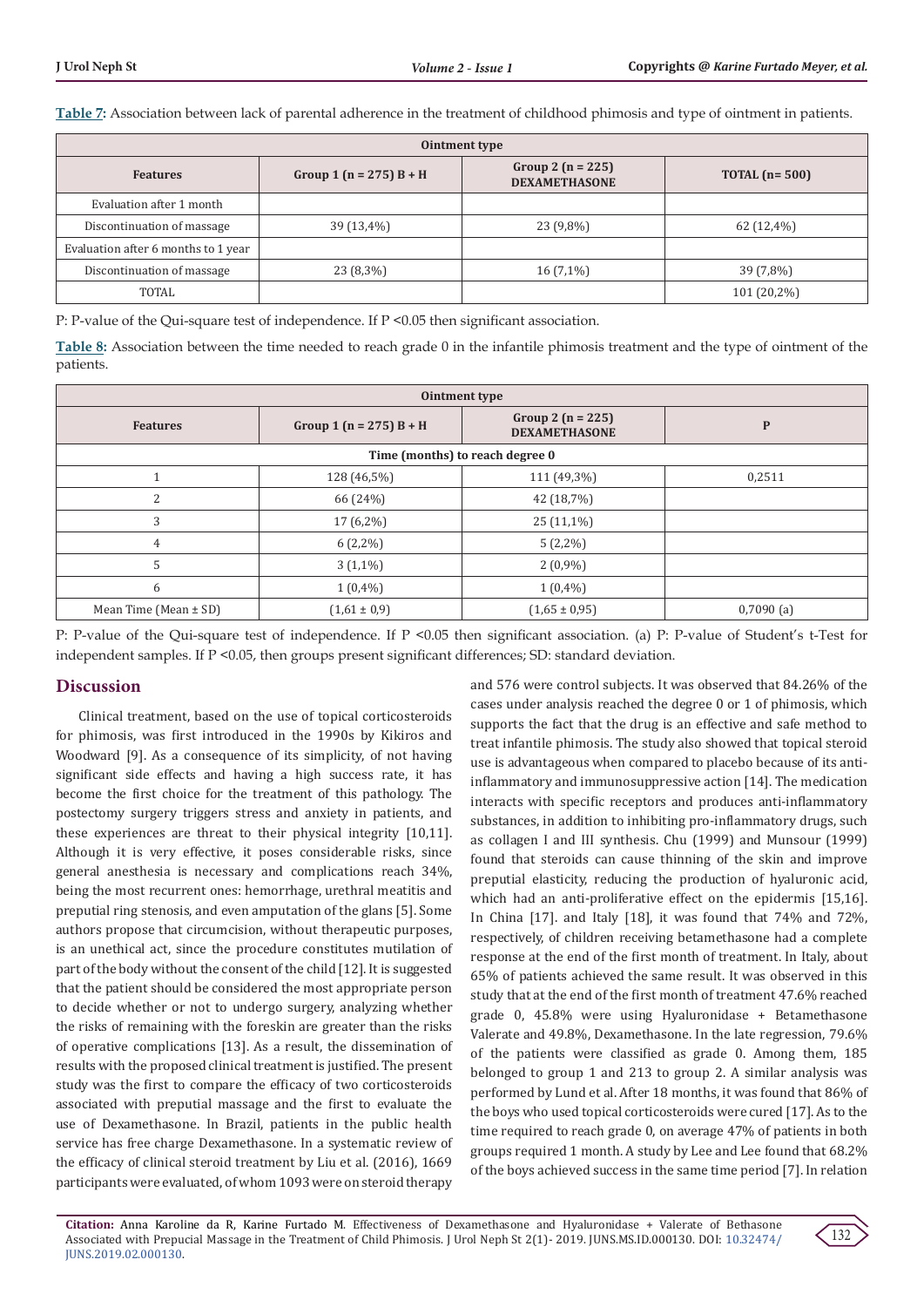to long-term recurrences, 8.7% of the children in the first group and 6.7% of the second group were diagnosed with some degree of phimosis. However, a total of 39 people reported that this fact was related to the discontinuity of the preputial massage, and the initial orientation given to the parents and the children was to open the foreskin and wash in the bath once a day. Preputial massage and daily glans hygiene are therefore mandatory for resolution and non-recurrence of the condition [5]. It was also found that regression occurs for all degrees of phimosis. That is, if there is no presence of factors that contraindicate topical treatment, such as local fibrosis, balanitis obliterans, recurrent UTI and recurrent balanoposthitis, surgery is not justified without first attempting the noninvasive method.

## **Conclusion**

In both groups there was improvement in the resolution of phimosis with topical treatment, regardless of the degree to which the patient was initially classified. It was only possible to observe statistically significant differences between the ointments in the "Evaluation after 1 month" and "If regressed or not", where Dexamethasone proved to be more effective for presenting more patients with degree 0. At one month, almost 50% of patients in each group had complete response (grade 0). In the late assessment, from 6 months to 1 year of treatment initiation, 77.5% of the patients in group 1 and 82.2% of the group 2 were classified as grade 0. The time required to achieve the expected outcome was similar in both groups. No adverse reactions or complications were reported by any parent or child who was taking topical corticosteroids in this study. The boys who maintained the daily preputial retraction, as well as the hygiene of the glans, managed to keep the phimosis open. Surgical management was indicated for patients who did not adhere to the proposed topical treatment - ointment associated with preputial massage - at the end of the first month and those who did not maintain local care after the time of follow-up.

#### **References**

- 1. Costa Eduardo Corr**ê**a fraga, Jos**é** Carlos Soares de (2010) Urologia pedi**á**trica: Fimose. In: Picon Paula Xavier, et al.[Eds.], Pediatria: consulta r**á**pida. Porto Alegre: Artmed, pp. 342-343.
- 2. Carnevale Jos**é**, Freitas Filho, Luiz Gonzaga de (2000) Melo Carlos Emanuel Rocha Fimose. Pediatria Moderna 36(6): 372-378.
- 3. Porto Celmo Celeno (2014) Sistema urin**á**rio e **ó**rg**ã**os genitais: Doen**ç**as dos **ó**rg**ã**os genitais masculinos. In: Porto Celmo Celeno, et al. [Eds.], Semiologia médica (7<sup>th</sup> edn) Rio de Janeiro: Guanabara Koogan Cap 11: 928-929.
- 4. [Kuehhas Franklin Emmanuel, Miernik Arkadiusz, Sevcenco Sabina, Tosev](https://www.ncbi.nlm.nih.gov/pubmed/22749426) [Georgi, Weibl Peter, et al. \(2012\) Predictive Power of Objectivation of](https://www.ncbi.nlm.nih.gov/pubmed/22749426) [Phimosis Grade on Outcomes of Topical 0,1% Betamethasone Treatment](https://www.ncbi.nlm.nih.gov/pubmed/22749426) of Phimosis. [Elsevier 80: 412-416.](https://www.ncbi.nlm.nih.gov/pubmed/22749426)
- 5. [Favorito Luciano Alves, Balassiano Carlos M, Rosado Jo](https://europepmc.org/abstract/med/23302400)**ã**o Pedro, [Cardoso Luiz Eduardo M, Costa Waldemar Silva, et al. \(2012\) Structural](https://europepmc.org/abstract/med/23302400) [analysis of the phimotic prepuce in patients with failed topical treatment](https://europepmc.org/abstract/med/23302400) [compared with untreated phimosis.](https://europepmc.org/abstract/med/23302400) International Brazilian Journal Of [Urology 38\(6\): 802-808.](https://europepmc.org/abstract/med/23302400)
- 6. [Nobre Yuri D, Freitas Ricardo G, Felizardo Maria J, Ortiz Valdemar, Macedo](http://www.scielo.br/scielo.php?script=sci_arttext&pid=S1677-55382010000100012&lng=en&tlng=en) [Jr Antonio \(2010\) To circ or not to circ: clinical and pharmacoeconomic](http://www.scielo.br/scielo.php?script=sci_arttext&pid=S1677-55382010000100012&lng=en&tlng=en) [outcomes of a prospective trial of topical steroid versus primary](http://www.scielo.br/scielo.php?script=sci_arttext&pid=S1677-55382010000100012&lng=en&tlng=en) circumcision. [International Braz J Urol 36\(1\): 75-85.](http://www.scielo.br/scielo.php?script=sci_arttext&pid=S1677-55382010000100012&lng=en&tlng=en)
- 7. [Lee Chan Ho, Lee Sang Don \(2013\) Effect of Topical Steroid](https://www.ncbi.nlm.nih.gov/pubmed/24044098/) [\(0.05% Clobetasol Propionate\) Treatment in Children With Severe](https://www.ncbi.nlm.nih.gov/pubmed/24044098/) Phimosis. [Korean Journal Of Urology 54\(9\): 624-630.](https://www.ncbi.nlm.nih.gov/pubmed/24044098/)
- 8. Johnson PV (2008) Childhood circumcision. Surgery 26: 314-16.
- 9. Kikiros CS, Beasley SW, Woodward AA (1993) The response of phimosis to local steroid application. Pediatr Surg Int 8: 329-32.
- 10. Volpato Broering Camilla, Crepaldi Maria Aparecida (2011) Prepara**çã**o psicol**ó**gica e o estresse de crian**ç**as submetidas a cirurgias. Psicologia em Estudo 16(1): 15-23.
- 11. [Yilmaz Erdal, Batislam Ertan, Bassar Mehmet Murad, Bassar Halil](https://www.ncbi.nlm.nih.gov/pubmed/14633068) [\(2003\) Psychological trauma of circumcision in the phallic period could](https://www.ncbi.nlm.nih.gov/pubmed/14633068) [be avoided by using topical steroids.](https://www.ncbi.nlm.nih.gov/pubmed/14633068) International Journal Of Urology [pp. 651-656.](https://www.ncbi.nlm.nih.gov/pubmed/14633068)
- 12. [Benatar Michael, Benatar David \(2003\) Between Prophylaxis and Child](https://www.tandfonline.com/doi/abs/10.1162/152651603766436216) [Abuse: The Ethics of Neonatal Male Circumcision.](https://www.tandfonline.com/doi/abs/10.1162/152651603766436216) The American Journal [Of Bioethics 3\(2\): 35-48.](https://www.tandfonline.com/doi/abs/10.1162/152651603766436216)
- 13. Darby Robert (2015) Risks, Benefits, Complications and Harms: Neglected Factors in the Current Debate on Non-Therapeutic Circumcision. Kennedy Institute Of Ethics Journal 25(1): 1-34.
- 14. [Liu Jiaming, Yang Jin, Chen Yuntian, Cheng Sihang, Xia Chao, et al.](http://europepmc.org/abstract/med/26725071) [\(2016\) Is steroids therapy effective in treating phimosis? A meta](http://europepmc.org/abstract/med/26725071)analysis. [International Urology And Nephrology 48: 335-342.](http://europepmc.org/abstract/med/26725071)
- 15. [Chu CC, Chen KC, Diau GY \(1999\) Topical steroid treatment of phimosis](https://www.ncbi.nlm.nih.gov/pubmed/10458396) [in boys. J Urol 162\(3 Pt 1\): 861-863.](https://www.ncbi.nlm.nih.gov/pubmed/10458396)
- 16. [Monsour MA, Rabinovitch HH, Dean GE \(1999\) Medical management of](http://www.cirp.org/library/treatment/phimosis/monsour1/) [phimosis in children: our experience with topical steroids. J Urol 162\(3\):](http://www.cirp.org/library/treatment/phimosis/monsour1/) [1162-1164.](http://www.cirp.org/library/treatment/phimosis/monsour1/)
- 17. [Lund L,Wai KH, Mui M,Yeung CK \(2005\) An 18-month follow-up study](https://www.ncbi.nlm.nih.gov/pubmed/15764277) [after randomized treatment of phimosis in boys with topical steroid](https://www.ncbi.nlm.nih.gov/pubmed/15764277) [versus placebo. Scand J Urol Nephrol 39\(1\): 78-81.](https://www.ncbi.nlm.nih.gov/pubmed/15764277)
- 18. [Zampieri N, Corroppolo M, Zuin V, Bianchi S, Camoglio FS \(2007\)](https://www.ncbi.nlm.nih.gov/pubmed/17308904) [Phimosis and topical steroids: new clinical findings. Pediatr Surg Int](https://www.ncbi.nlm.nih.gov/pubmed/17308904) [23\(4\): 331-5.](https://www.ncbi.nlm.nih.gov/pubmed/17308904)